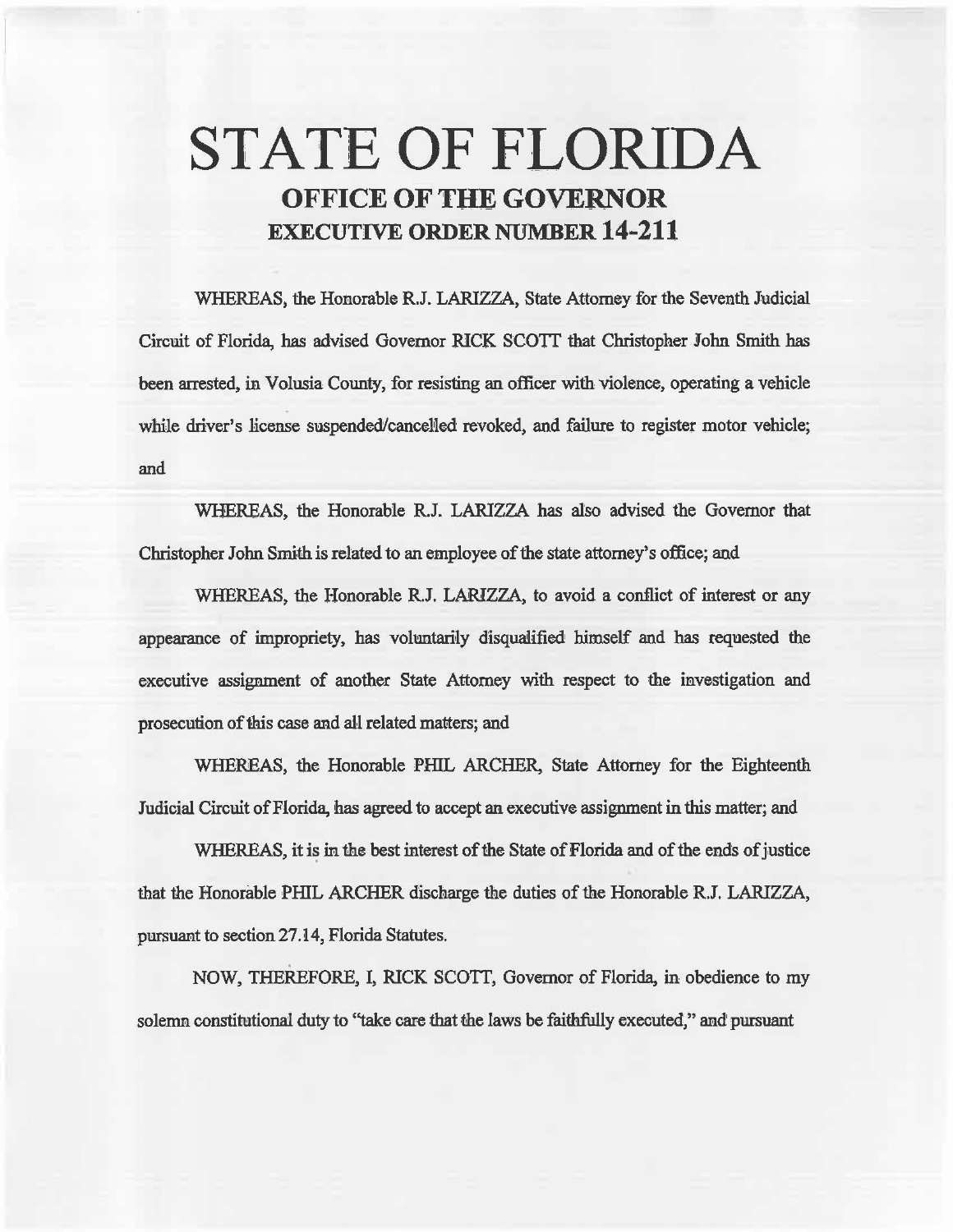to the Constitution and laws of the State of Florida, issue the following Executive Order, effective immediately:

#### Section 1.

The Honorable PHIL ARCHER, State Attorney for the Eighteenth Judicial Circuit of Florida, referred to as the "Assigned State Attorney," is assigned to discharge the duties of the Honorable R.J. LARIZZA, State Attorney for the Seventh Judicial Circuit of Florida, as they relate to the investigation, prosecution and all matters related to Christopher John Smith.

# Section 2.

The Assigned State Attorney or one or more Assistant State Attorneys and Investigators, who have been designated by the Assigned State Attorney, shalt proceed immediately to the Seventh Judicial Circuit of Florida, and are vested with the authority to perform the duties prescribed herein.

## Section 3.

All residents of the Seventh Judicial Circuit are requested, and all public officials are directed, to cooperate and render whatever assistance is necessary to the Assigned State Attorney, so that justice may be served.

## Section 4.

The period of this Executive Assignment shall be for one (1) year, to and including July 14, 2015.